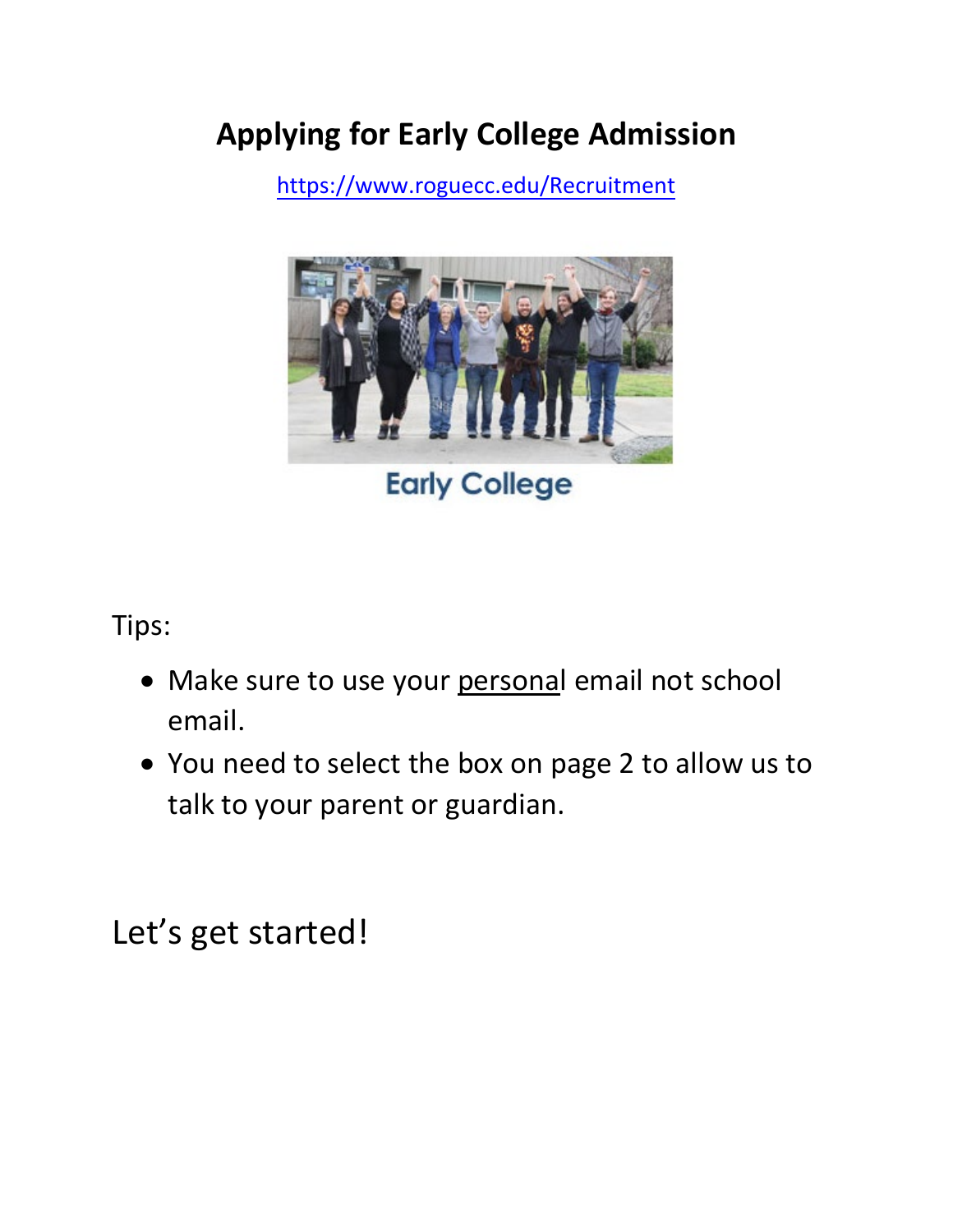| For help, please call<br>541-956-7217                   |                                                      | Selected Profile: Still in High School or Under 18/Take                                                                                                                                                                                                          |                     |
|---------------------------------------------------------|------------------------------------------------------|------------------------------------------------------------------------------------------------------------------------------------------------------------------------------------------------------------------------------------------------------------------|---------------------|
| email                                                   |                                                      | <b>Classes on Campus</b>                                                                                                                                                                                                                                         |                     |
| <b>Admissions</b><br>New Student Checklist              |                                                      | If this is not the correct profile for you, please select your profile.<br>There is no fee to apply to RCC.                                                                                                                                                      |                     |
| Latino Outreach &<br>Recruitment                        |                                                      | If you need help with completing the admissions form, please contact the Admission Coaches.                                                                                                                                                                      |                     |
| Campus Tours & Info<br>New Student Info                 |                                                      | Do you want to know what you need to get started? Check out our New Student Checklist.                                                                                                                                                                           |                     |
| <b>Enrollment Dates</b><br><b>The Placement Process</b> |                                                      | Rogue Community College Admissions: Step 1-                                                                                                                                                                                                                      |                     |
| <b>Transcripts</b><br><b>Enrollment Services</b>        |                                                      | Log in here if you already created an account.                                                                                                                                                                                                                   |                     |
| Request Information                                     | First Name: *                                        |                                                                                                                                                                                                                                                                  |                     |
|                                                         | Middle Initial:                                      |                                                                                                                                                                                                                                                                  |                     |
|                                                         | Last Name: *                                         |                                                                                                                                                                                                                                                                  |                     |
|                                                         | <b>Previous Last Name:</b>                           |                                                                                                                                                                                                                                                                  |                     |
|                                                         | Gender:                                              | $\circlearrowright$ Female $\circlearrowright$ Male $\circlearrowright$ Decline to answer                                                                                                                                                                        |                     |
|                                                         | $SSN:$ <sup>12</sup>                                 |                                                                                                                                                                                                                                                                  |                     |
|                                                         | the college installment plan.                        | Why is it a benefit to me to give my Social Security Number (SSN) to RCC?<br>• You must use your SSN if you plan to file for financial aid, grants, loans, scholarships or use                                                                                   |                     |
|                                                         | obtain your correct SSN.                             | • You may be eligible for a tax credit. RCC needs your SSN to furnish a statement for your<br>taxes. To comply with the Tax Payer Relief Act of 1997, Rogue Community College must                                                                               |                     |
|                                                         |                                                      | • Your SSN is the one identifier that is unique to you, all of your school records should be<br>linked by SSN so that you get credit for all of your classes.                                                                                                    |                     |
|                                                         |                                                      | $\Box$ Check this box if you prefer not to provide your SSN to RCC.<br>I have read and understand the advantages of using my SSN.                                                                                                                                |                     |
|                                                         |                                                      | <sup>1</sup> Providing your Social Security number is voluntary. If you provide it, the college will use your Social Security number for                                                                                                                         |                     |
|                                                         |                                                      | keeping records, doing research, reporting enrollment, aggregate reporting, extending credit and collecting debts, and providing                                                                                                                                 |                     |
|                                                         |                                                      | required information related to the Taxpayer Relief Act of 1997 to IRS. Your Social Security number will not be given to the<br>general public. If you choose not to provide your Social Security number, you will not be denied any rights as a student. Please |                     |
|                                                         |                                                      | read the statement in the policy section of the class schedule, which describes how your number will be used. Providing your<br>Social Security number means that you consent to use of the number in the manner described. Translations in other languages      |                     |
|                                                         | are available                                        |                                                                                                                                                                                                                                                                  |                     |
|                                                         |                                                      | <sup>2</sup> ROGUE COMMUNITY COLLEGE (RCC) SOCIAL SECURITY NUMBER DISCLOSURE AND CONSENT STATEMENT<br>To comply with the Tax Payer Relief Act of 1997, Rogue Community College must obtain your correct social security number                                   |                     |
|                                                         |                                                      | (SSN) to file returns with the Internal Revenue Service (IRS) and to furnish a statement to you. The returns filed by RCC must                                                                                                                                   |                     |
|                                                         |                                                      | contain information about qualified tuition and related expenses. The Privacy Act of 1974, section 6109 of the Internal Revenue<br>Code, requires you to give your correct SSN to agencies who must file information returns with the IRS. The IRS uses your     |                     |
|                                                         | section 6050S.                                       | SSN for identification and to verify the accuracy of your tax return. For more information please refer to Internal Revenue Code                                                                                                                                 |                     |
|                                                         |                                                      | Your SSN will not be used as your student ID at Rogue Community College. By this application, you authorize RCC and the                                                                                                                                          |                     |
|                                                         |                                                      | Oregon Community College Unified Reporting System to use your SSN for tracking and statistical purposes as outlined in the<br>SSN Disclosure Statement printed in the schedule of classes and available on the Web at:                                           |                     |
|                                                         | www.roguecc.edu/Enrollment/disclosure statements.asp |                                                                                                                                                                                                                                                                  |                     |
|                                                         | Date of Birth: *                                     | Select Month V    Select Day V    Select Year V                                                                                                                                                                                                                  |                     |
|                                                         | E-mail Address: *                                    |                                                                                                                                                                                                                                                                  |                     |
|                                                         |                                                      | RCC will communicate with you via e-mail.<br>A valid e-mail address is required to create an account.                                                                                                                                                            |                     |
|                                                         |                                                      | High school students: please use your personal e-mail address<br>and not your e-mail address associated with your high school.                                                                                                                                   |                     |
|                                                         |                                                      | <b>Begin Admissions</b>                                                                                                                                                                                                                                          | You're not here,    |
|                                                         |                                                      | If you do not have an e-mail address, you can                                                                                                                                                                                                                    | you're just getting |
|                                                         |                                                      | get a free one by visiting any of the following links:<br>• Google Gmail<br>• MSN Hotmail                                                                                                                                                                        | started!            |
|                                                         |                                                      |                                                                                                                                                                                                                                                                  |                     |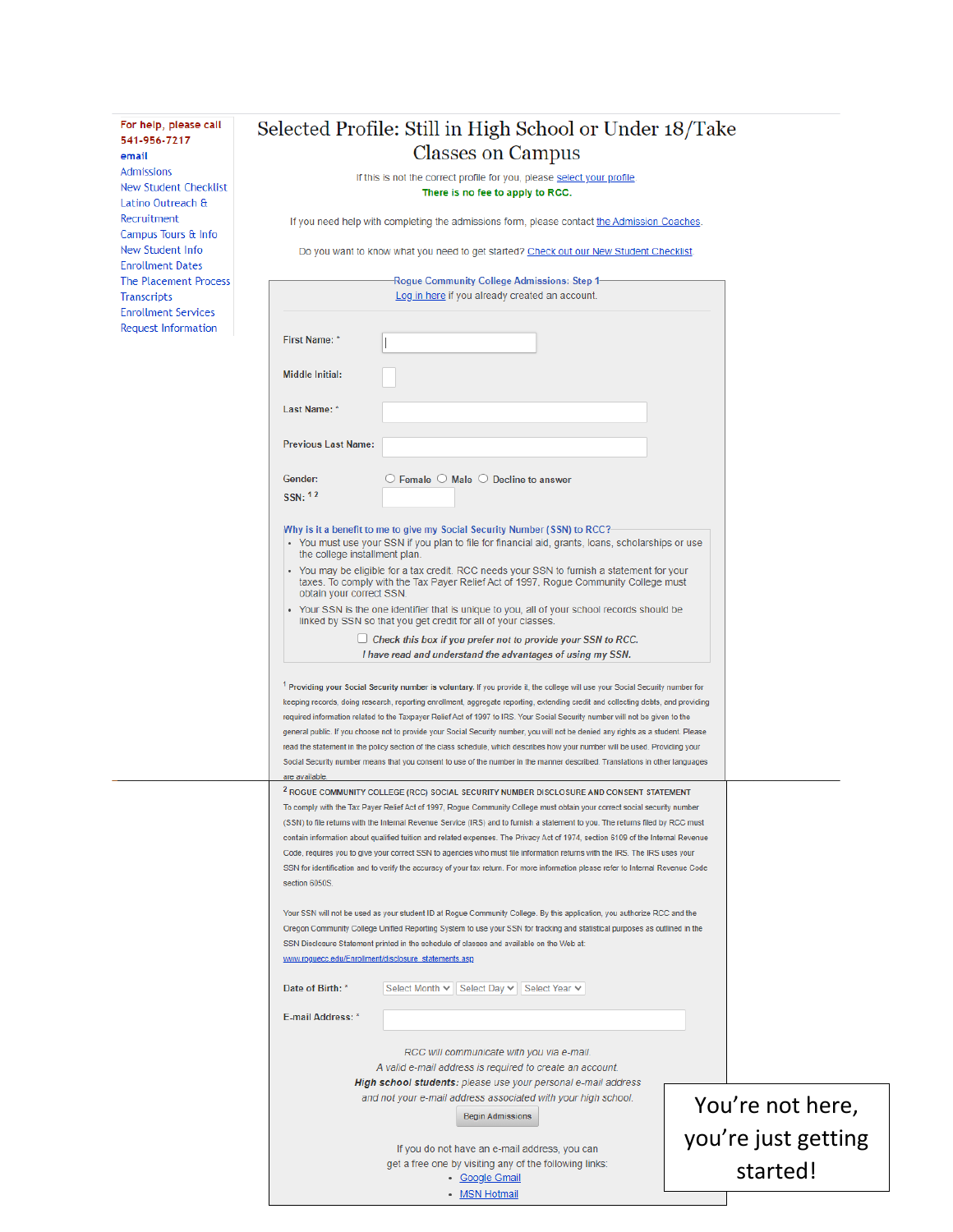**For help, please call 541-956-7217 email**  Admissions New Student Checklist Latino Out reach & Recruitment Campus Tours & Info New Student Info **Enrollment Dates** The Placement Process **Transcripts Enrollment Services** Request Information **Log Out** 

#### **Recognition of Expectations for High School-Aged Students**

To help ensure my success at RCC, it is necessany that I have clear expectations about the college experience. As a person applying for acceptance, I understand the following about the college environment:

#### **Academic Freedom is Part of the College Learning Environment**

Faculty are free to teach and students are free to learn in an open environment without interference or **intolerance** 

#### **Academic Honesty is expected**

Violations of academic honesty include, but are not limited to: plagiarism, collusion, inappropriate assistance, cheating, fabrication, falsification, alteration, unauthorized multiple submission, sabotage, and tampering. Students who violate academic honesty will be subject to disciplinary action; see Student's Rights, Freedoms and Responsibilities at: www.roguecc.edu/Students/StuRights/StudentRightsFreedomsResp.pdf

#### **A College Learning Environment Is Adult-Oriented**

Open discussions and the free exchange of ideas often include adult subjects related to sexuality, psychology, politics, philosophy, religion, and a variety of topics that demand maturity and respect for the opinions and values of other persons.

#### **Grading Is a Faculty Responsibility**

College faculty, as professionals, have the right and responsibility to evaluate, assess, and grade student academic performance without influence or interference from students' parents, guardians, or other outside sources. High school students taking college courses through their high school or on college campuses will earn grades "A-F" or "PINP", which become a permanent record on their RCC transcript.

#### **Library and Internet Use Is Not censored**

RCC provides uncensored and unfiltered access to information through its library, media, and internet access to all students on campus computers. Student use **of** College information resources is expected to be for legitimate academic activities. See RCC's Student Account Policy and Procedure at www.roguecc.edu/HelpDesk/Forms

#### **Students with Disabilities Are Responsible for Self-Disclosing and Providing Disability Verification**

The College does not provide secondary special education services. Accommodations are available to provide an equal opportunity in college courses, programs, activities, and services upon request to eligible "otherwise qualified" students with disabilities, in accordance to post-secondary education laws and RCC disability service procedures. Students must be able to negotiate the campus facilities and take care of personal needs independently or with the help of a personal attendant.

#### Students Are Responsible for Their Learning and Conduct

Students are responsible for their own learning, including their attendance, participation, academic performance, and conduct; see Student's Rights, Freedoms and Responsibilities at: www.roguecc.edu/Students/StuRights/StudentRightsFreedomsResp.pdf

#### Communication

RCC staff and faculty may communicate with parents/guardians. Grading standards, classroom behavior, or academic progress are topics best discussed with students. If agreed to and When appropriate, a parent/guardian may accompany a student for faculty consultations. RCC does not hold parent/teacher conferences. Faculty at RCC are not required to communicate with parents/guardians.

#### **Release** of Information:

My attendance at RCC is sponsored by my high school, by the Morris Foundation, or by my parents/guardians. I give permission for my **academic** and **behavioral** information to be shared between any representative of my high school, school district, Morns Family Foundation, parents/guardians, RCC, Oregon Board of Education and disability support services. The purpose of sharing information from my record is my academic success at RCC and payment of my tuition, fees, and books. I understand that I may revoke this permission at any time and that cancellation of this permission is my responsibility.

Before you register for classes, read RCC's consumer and Right to Know information in these links; www.roguecc.edu/Students/rights.asp and www.roguecc.edu/AboutRCC/consumer-information.asp. These webpages inform you about the college drug and alcohol policy, Family Education Rights and Privacy Act. security policies, crime statistics, financial assistance, graduation rates, academic rights and responsibilities, and more. You may receive this information in hard copy by contacting rcs@roquecc.edu.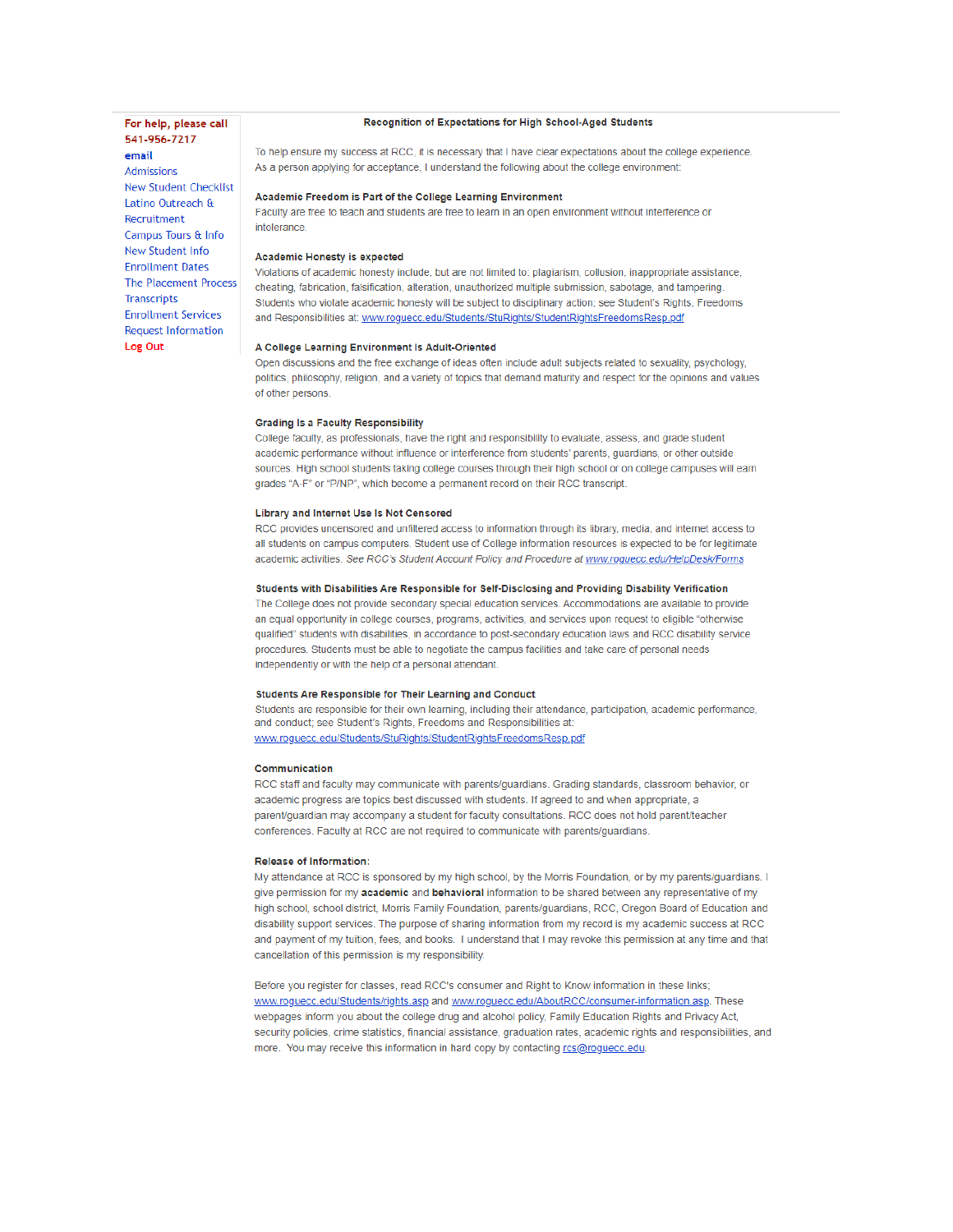Make sure to add your parent or guardian and don't forget the shared secret password.

> Agreement to accept RCC Expectations of Underage Students: I recognize that the above topics are part of an adult college learning environment, and I will conduct myself in accordance with these expectations in order to benefit from the college learning environment. My acknowledgement of these expectations is indicated by checking this box and submitting this form. **Z** I authorize RCC staff to talk to my family member/representative for the purpose of assisting me with financial aid, payment, grades, academic progress, behavior and term schedule. I understand that I may rescind this permission at any time by contacting Rogue Central on any campus. Select one or all and create a shared password that your representative will give to staff as confirmation of your permission: 0 Mother D Father 0 Other Type the name(s) of your representative(s): Shared Secret Password: **Z** Check the box certifying that you understand and agree to comply with the high school-aged student expectations.

**Proceed to Next Step** 



 hadn't…trust us. make you wish you

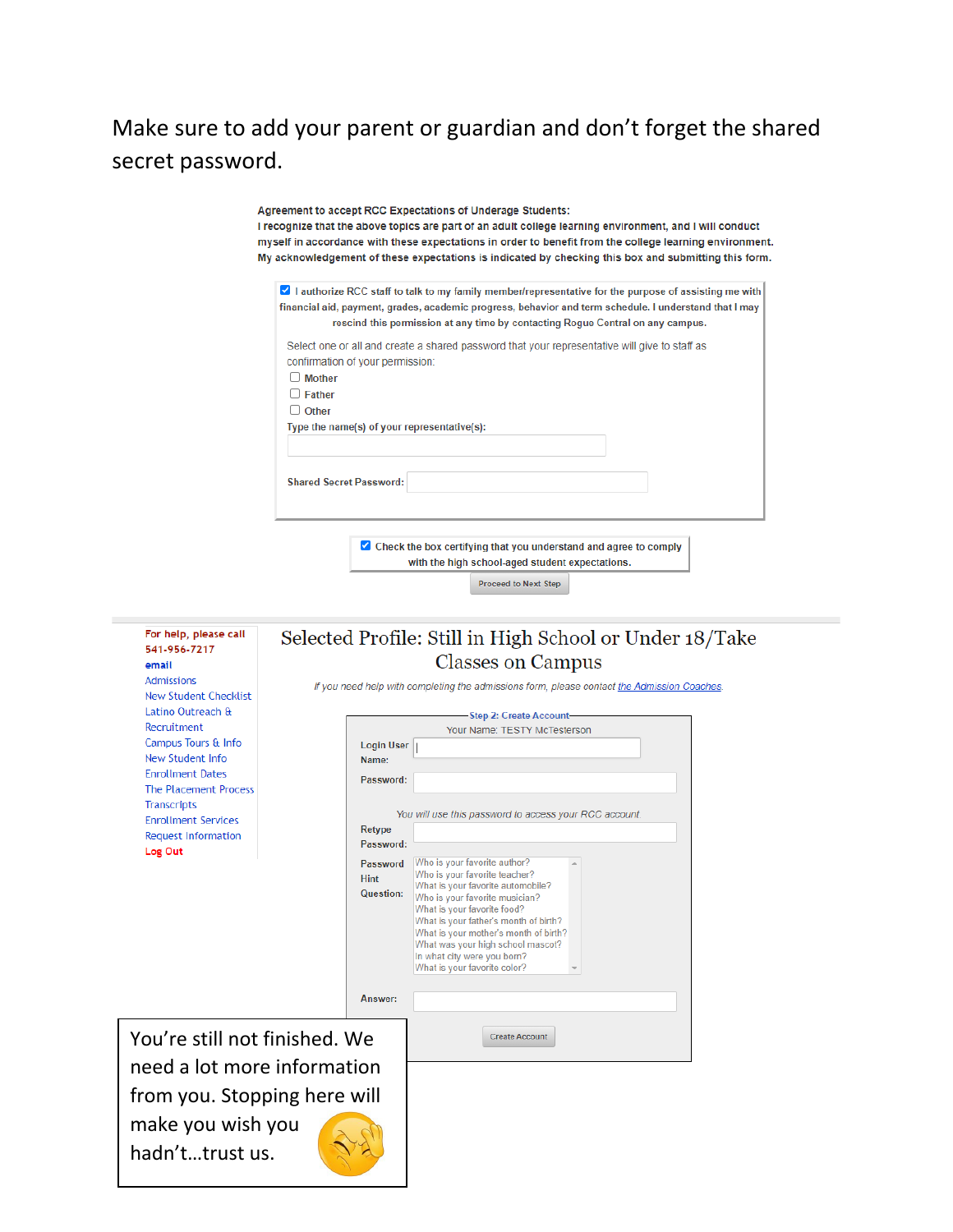**For help, please call 541 -956-7217 email**  Admissions New Student Checklist Latino Outreach & **Recruitment** Campus Tours ft Info New Student Info Enrollment Dates The Placement Process **Transcripts** Enrollment Services Request Information **Log Out**  I

## Selected Profile: Still in High School or Under 18/Take Classes on Campus

|                                                                               | All fields marked with an asterisk (*) are required. |                                                                                                           |  |
|-------------------------------------------------------------------------------|------------------------------------------------------|-----------------------------------------------------------------------------------------------------------|--|
| <b>Step 3: Select Options-</b>                                                |                                                      |                                                                                                           |  |
| In which term will you start at RCC? *                                        |                                                      |                                                                                                           |  |
| Select a Term $\vee$                                                          |                                                      |                                                                                                           |  |
|                                                                               |                                                      |                                                                                                           |  |
| What made you choose RCC?                                                     |                                                      |                                                                                                           |  |
| $\bigcirc$ Website                                                            | ○ Campus Event/Tour                                  | $\bigcirc$ Parent                                                                                         |  |
| ◯ Television Ad                                                               | $\bigcirc$ Recruiter                                 | ◯ TRiO Advisor                                                                                            |  |
| ◯ Radio Ad                                                                    | $\bigcirc$ RCC Student                               | $\bigcirc$ Employer                                                                                       |  |
| $\bigcirc$ Newspaper                                                          | O HS Counselor                                       | $\bigcirc$ Other                                                                                          |  |
| If other, please provide:                                                     |                                                      |                                                                                                           |  |
|                                                                               |                                                      |                                                                                                           |  |
|                                                                               |                                                      |                                                                                                           |  |
|                                                                               |                                                      |                                                                                                           |  |
| Have you earned early college credits while in high school or have AP credit? |                                                      |                                                                                                           |  |
| $\bigcirc$ No $\bigcirc$ Yes                                                  |                                                      |                                                                                                           |  |
| If yes, from which high schools or colleges will Rogue receive transcripts?   |                                                      |                                                                                                           |  |
| (fill in college name(s) in the box(es) below)                                |                                                      |                                                                                                           |  |
| Select state<br>$\checkmark$                                                  |                                                      |                                                                                                           |  |
|                                                                               |                                                      |                                                                                                           |  |
| Select state<br>$\checkmark$                                                  |                                                      |                                                                                                           |  |
|                                                                               |                                                      |                                                                                                           |  |
| $\checkmark$                                                                  |                                                      |                                                                                                           |  |
| Select state                                                                  |                                                      |                                                                                                           |  |
| would like help:<br>$\Box$ Childcare                                          | $\Box$ Learning Disabilities                         | Would you like help with any of the following items? Check off each area with which you<br>Reading Skills |  |
| $\Box$ Choosing Major                                                         | $\Box$ Learning English                              | Study Skills                                                                                              |  |
| $\Box$ Commuter Information                                                   | $\Box$ Math Skills                                   | $\Box$ Veterans                                                                                           |  |
| $\Box$ Financial Aid                                                          | Personal Concerns                                    | $\Box$ Work Experience                                                                                    |  |
| $\Box$ Finding Work                                                           | Physical Disabilities                                | $\Box$ Writing Skills                                                                                     |  |
| Health Problems                                                               |                                                      |                                                                                                           |  |
| In which of the following campus activities might you participate?            |                                                      |                                                                                                           |  |
| $\Box$ Art Activities                                                         |                                                      |                                                                                                           |  |
| $\Box$ Campus Tours                                                           |                                                      | $\Box$ Intramural Sports<br><b>Music Activities</b>                                                       |  |
| □ Drama Activities                                                            |                                                      | Student Government/Clubs                                                                                  |  |
|                                                                               |                                                      | In which of the following personal and professional growth classes are you interested?                    |  |
|                                                                               |                                                      |                                                                                                           |  |
| Career Exploration                                                            |                                                      | $\Box$ Learning Styles                                                                                    |  |
| □ College Success Strategies                                                  |                                                      | $\Box$ Memory and concentration improvement                                                               |  |
| $\Box$ Communication Skills                                                   |                                                      | □ Stress Reduction<br>$\Box$ Study Skills                                                                 |  |
| □ Diversity Activites                                                         |                                                      |                                                                                                           |  |
| Employment Skills                                                             |                                                      |                                                                                                           |  |
|                                                                               |                                                      |                                                                                                           |  |
|                                                                               | <b>Proceed to Next Step</b>                          |                                                                                                           |  |
|                                                                               |                                                      | Keep going,                                                                                               |  |

Keep going, you're doing great!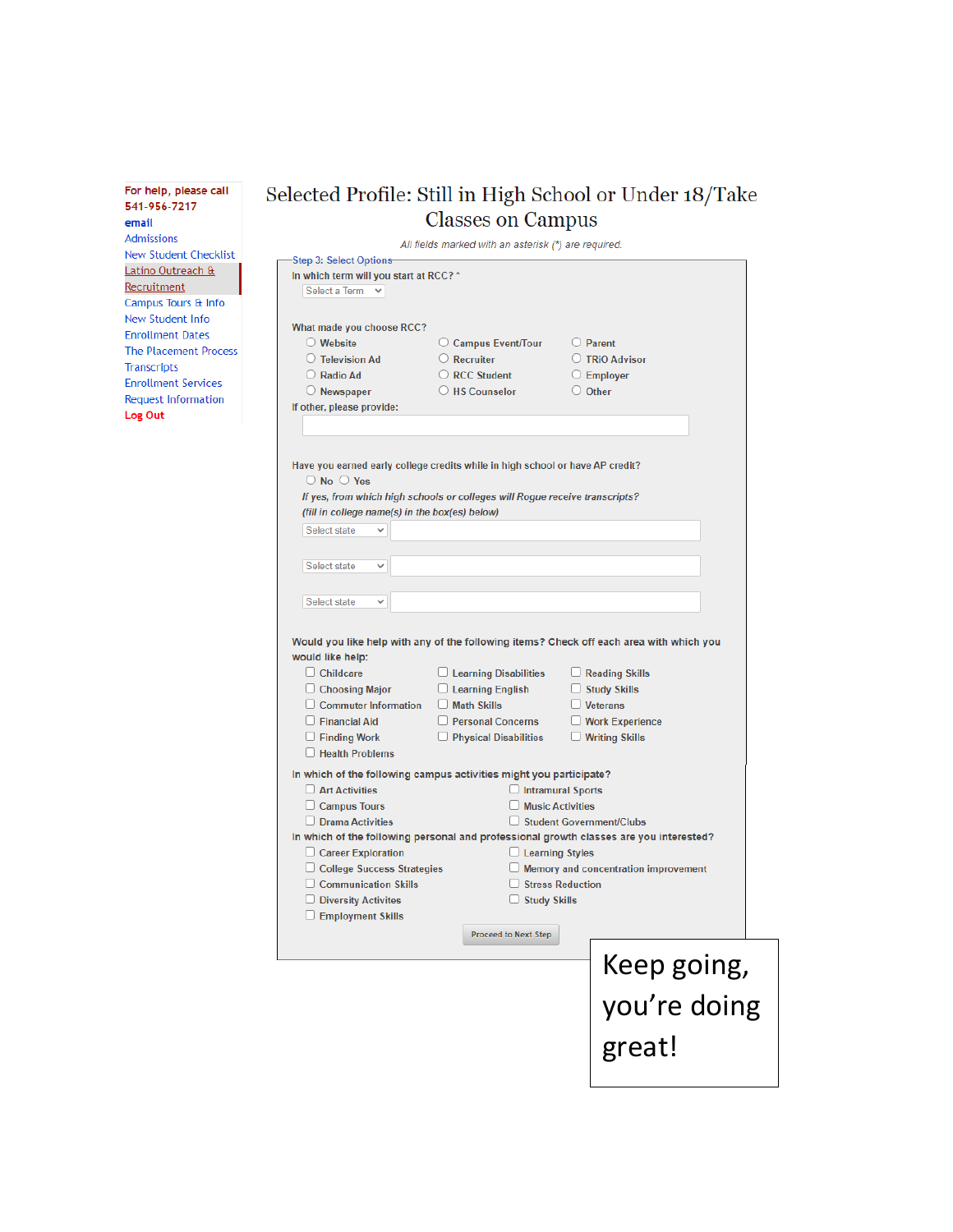| For help, please call                              | Selected Profile: Still in High School or Under 18/Take                                                                                                                                                                                                                                                                                                                                              |
|----------------------------------------------------|------------------------------------------------------------------------------------------------------------------------------------------------------------------------------------------------------------------------------------------------------------------------------------------------------------------------------------------------------------------------------------------------------|
| 541-956-7217<br>email                              | <b>Classes on Campus</b>                                                                                                                                                                                                                                                                                                                                                                             |
| <b>Admissions</b>                                  | All fields marked with an asterisk (*) are required.                                                                                                                                                                                                                                                                                                                                                 |
| <b>New Student Checklist</b><br>Latino Outreach &  | <b>Step 4: Personal and Contact Information-</b>                                                                                                                                                                                                                                                                                                                                                     |
| Recruitment                                        | <b>Citizenship Status: *</b><br>Select Citizenship Status V                                                                                                                                                                                                                                                                                                                                          |
| Campus Tours & Info<br>New Student Info            |                                                                                                                                                                                                                                                                                                                                                                                                      |
| <b>Enrollment Dates</b>                            | Select one or more of the following racial categories to describe yourself:<br>American Indian or Alaskan Native<br>$\Box$ Native Hawaiian or Other Pacific Islander                                                                                                                                                                                                                                 |
| <b>The Placement Process</b><br><b>Transcripts</b> | $\Box$ Asian<br>$\Box$ White                                                                                                                                                                                                                                                                                                                                                                         |
| <b>Enrollment Services</b>                         | $\Box$ Black or African American<br>Do you consider yourself to be Hispanic/Latino?                                                                                                                                                                                                                                                                                                                  |
| Request Information<br>Log Out                     | $\bigcirc$ No $\bigcirc$ Yes                                                                                                                                                                                                                                                                                                                                                                         |
|                                                    | <b>Home Phone: *</b><br><b>Work Phone:</b>                                                                                                                                                                                                                                                                                                                                                           |
|                                                    | EXT:                                                                                                                                                                                                                                                                                                                                                                                                 |
|                                                    | <b>Mailing Address: *</b>                                                                                                                                                                                                                                                                                                                                                                            |
|                                                    |                                                                                                                                                                                                                                                                                                                                                                                                      |
|                                                    |                                                                                                                                                                                                                                                                                                                                                                                                      |
|                                                    |                                                                                                                                                                                                                                                                                                                                                                                                      |
|                                                    | City:                                                                                                                                                                                                                                                                                                                                                                                                |
|                                                    |                                                                                                                                                                                                                                                                                                                                                                                                      |
|                                                    | State: Select state<br>$\times$ ZIP:                                                                                                                                                                                                                                                                                                                                                                 |
|                                                    | County: Select County<br>$\checkmark$                                                                                                                                                                                                                                                                                                                                                                |
|                                                    | Have you been at this residence at least 90 days prior to today?<br>$\bigcirc$ Yes $\bigcirc$ No                                                                                                                                                                                                                                                                                                     |
|                                                    | If different state, select state of residency<br>Select state<br>$\checkmark$                                                                                                                                                                                                                                                                                                                        |
|                                                    | Check this box if you would like to allow a representative to talk to RCC staff on your behalf.<br>I authorize RCC staff to talk to my family member/representative for the purpose of assisting me with<br>financial aid, payment, grades, academic progress, behavior and term schedule. I understand that I<br>may rescind this permission at any time by contacting Rogue Central on any campus. |
|                                                    | Select one or all and create a shared password that your representative will give to staff as                                                                                                                                                                                                                                                                                                        |
|                                                    | confirmation of your permission:<br><b>Mother</b>                                                                                                                                                                                                                                                                                                                                                    |
|                                                    | $\Box$ Spouse<br>$\Box$ Father<br>Other                                                                                                                                                                                                                                                                                                                                                              |
|                                                    | $\Box$ Employer                                                                                                                                                                                                                                                                                                                                                                                      |
|                                                    | Type the name(s) of your representative(s):<br><b>Mother McTesty</b>                                                                                                                                                                                                                                                                                                                                 |
|                                                    |                                                                                                                                                                                                                                                                                                                                                                                                      |
|                                                    | Shared Secret Password: C's Get Degrees                                                                                                                                                                                                                                                                                                                                                              |
| Almost                                             |                                                                                                                                                                                                                                                                                                                                                                                                      |
| done, we                                           | <b>Proceed to Next Step</b>                                                                                                                                                                                                                                                                                                                                                                          |
| promise.                                           | <sup>1</sup> In compliance with federal reporting requirements, Rogue Community College must seek to identify<br>the ethnic background of applicants for admission. You are encouraged to supply this information but<br>may decline without in any way prejudicing your application.                                                                                                                |
|                                                    | Rogue Community College is committed to providing equal opportunity in its recruitment, admissions,<br>educational programs, activities, and employment without discrimination on the basis of age, disability,<br>national origin, race, color, marital status, religion, sex, or sexual orientation.<br>Affirmative Action Officer: Kori Ebenhack, Vice President of Student Services.             |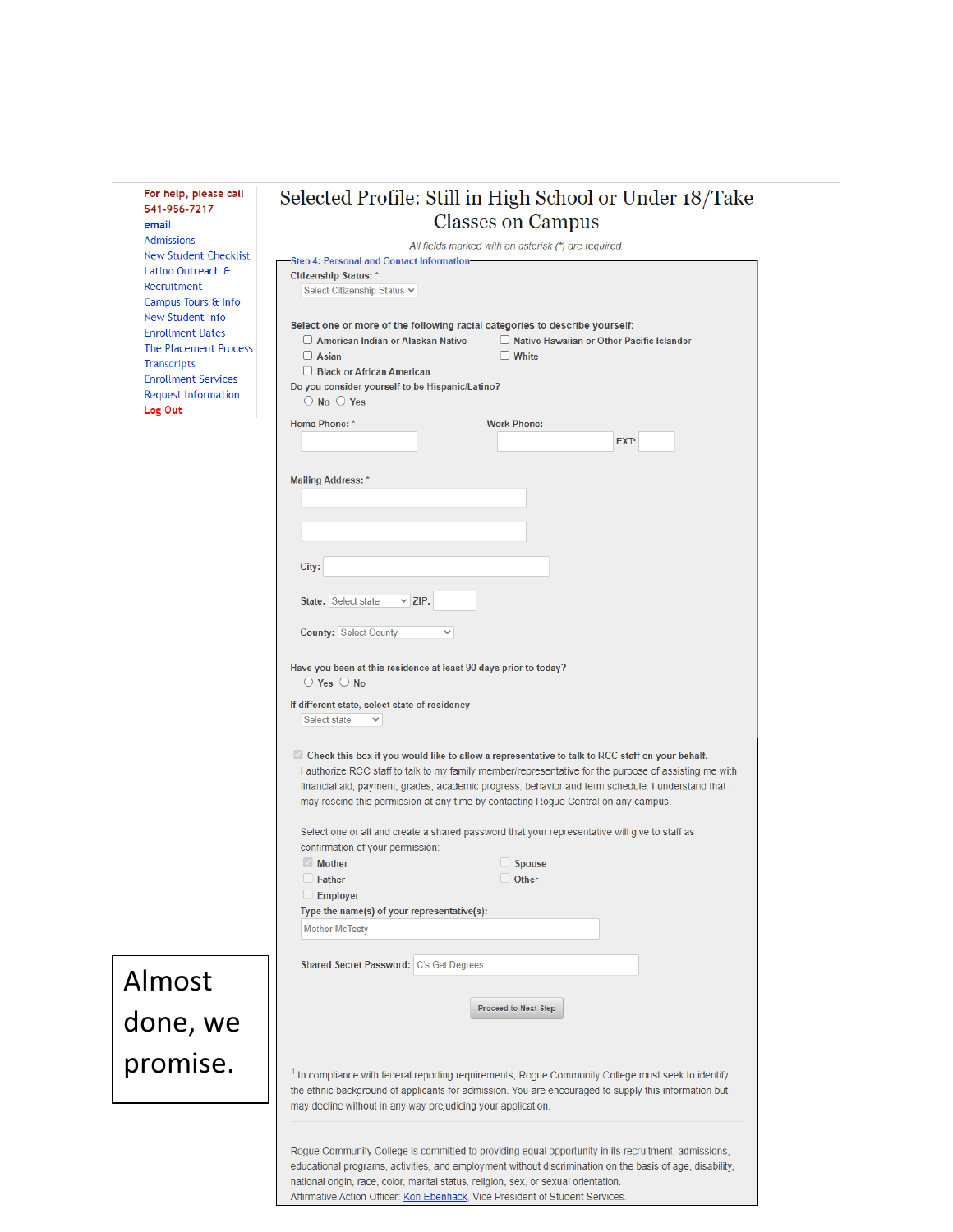#### **For help, please call 541-956-7217**

**email**  Admissions New Student Checklist Latino Outreach & Recruitment Campus Tours & Info New Student Info Enrollment Dates The Placement Process **Transcripts** Enrollment Services Request Information **Log Out** 

### Selected Profile: Still in High School or Under 18/Take Classes on Campus

|                                                                                                                                                                | * What program major will you pursue at RCC?                                                                                                                                                                                                                                                                                                                      |
|----------------------------------------------------------------------------------------------------------------------------------------------------------------|-------------------------------------------------------------------------------------------------------------------------------------------------------------------------------------------------------------------------------------------------------------------------------------------------------------------------------------------------------------------|
| Non-Degree Seeking                                                                                                                                             | $\checkmark$                                                                                                                                                                                                                                                                                                                                                      |
|                                                                                                                                                                | * What interest area will you pursue at RCC?                                                                                                                                                                                                                                                                                                                      |
|                                                                                                                                                                | <not applicable=""></not>                                                                                                                                                                                                                                                                                                                                         |
|                                                                                                                                                                |                                                                                                                                                                                                                                                                                                                                                                   |
| * Educational Goal                                                                                                                                             | * Reason for Attending                                                                                                                                                                                                                                                                                                                                            |
| <b>Select One</b><br>$\Delta$                                                                                                                                  | Select One<br>$\Delta$                                                                                                                                                                                                                                                                                                                                            |
| <b>GED</b><br>Certificate/2-year degree                                                                                                                        | <b>Community Education</b><br>Explore career/educational options                                                                                                                                                                                                                                                                                                  |
| Just taking classes                                                                                                                                            | Finish high school/GED                                                                                                                                                                                                                                                                                                                                            |
|                                                                                                                                                                |                                                                                                                                                                                                                                                                                                                                                                   |
| * High School Completion Level                                                                                                                                 | * High School Attended                                                                                                                                                                                                                                                                                                                                            |
| <b>Select One</b>                                                                                                                                              | Select High School Attended<br>$\checkmark$                                                                                                                                                                                                                                                                                                                       |
| High school graduate                                                                                                                                           |                                                                                                                                                                                                                                                                                                                                                                   |
| Still in high school<br>Adult High School Diploma                                                                                                              | * High School Graduation Year                                                                                                                                                                                                                                                                                                                                     |
|                                                                                                                                                                | Select a Year<br>$\checkmark$                                                                                                                                                                                                                                                                                                                                     |
|                                                                                                                                                                |                                                                                                                                                                                                                                                                                                                                                                   |
| * Employment                                                                                                                                                   | * Are you currently or have you served in the Armed Forces?                                                                                                                                                                                                                                                                                                       |
| <b>Select One</b><br>v                                                                                                                                         | <b>Select One</b><br>$\checkmark$                                                                                                                                                                                                                                                                                                                                 |
|                                                                                                                                                                |                                                                                                                                                                                                                                                                                                                                                                   |
| <b>Employer</b>                                                                                                                                                |                                                                                                                                                                                                                                                                                                                                                                   |
|                                                                                                                                                                |                                                                                                                                                                                                                                                                                                                                                                   |
|                                                                                                                                                                |                                                                                                                                                                                                                                                                                                                                                                   |
| * Of which country are you a citizen?                                                                                                                          | <b>Select Country</b><br>$\checkmark$                                                                                                                                                                                                                                                                                                                             |
|                                                                                                                                                                |                                                                                                                                                                                                                                                                                                                                                                   |
| * Are you a low income individual?                                                                                                                             |                                                                                                                                                                                                                                                                                                                                                                   |
|                                                                                                                                                                |                                                                                                                                                                                                                                                                                                                                                                   |
|                                                                                                                                                                | $\bigcirc$ No $\bigcirc$ Yes How can I tell?                                                                                                                                                                                                                                                                                                                      |
| * Is English your second language?                                                                                                                             | $\bigcirc$ No $\bigcirc$ Yes                                                                                                                                                                                                                                                                                                                                      |
| * Are you a permanent resident immigrant?                                                                                                                      | $\bigcirc$ No $\bigcirc$ Yes                                                                                                                                                                                                                                                                                                                                      |
| * Are you a displaced homemaker?                                                                                                                               | $\bigcirc$ No $\bigcirc$ Yes                                                                                                                                                                                                                                                                                                                                      |
| * Are you a first generation college student?                                                                                                                  | $\bigcirc$ No $\bigcirc$ Yes                                                                                                                                                                                                                                                                                                                                      |
|                                                                                                                                                                | Prospective students are required to understand and agree to abide by the Student Code of Responsible Behavior:                                                                                                                                                                                                                                                   |
| reasoned manner.)                                                                                                                                              | • Students are not to openly defy institutional authority, engage in willful disobedience or otherwise disrupt the<br>educational process. (This does not prohibit students from taking reasoned exception to material or views offered by<br>instructors or others, or expressing views which are relevant to the instruction in an academically appropriate and |
|                                                                                                                                                                | Students are expected to practice academic honesty. Students are not to cheat, plagiarize, steal examinations or<br>course material, furnish false information, or to forge, alter, or misuse college documents, records or identification.                                                                                                                       |
| college policy or procedure.                                                                                                                                   | • Students are not to threaten the safety of others or themselves, disrupt the educational process, or otherwise violate                                                                                                                                                                                                                                          |
| · Students are not to engage in disorderly, lewd or obscene behavior.                                                                                          |                                                                                                                                                                                                                                                                                                                                                                   |
|                                                                                                                                                                | . Students are not to steal or damage property of the college or of college community members.                                                                                                                                                                                                                                                                    |
| unauthorized purpose.                                                                                                                                          | - Students are not to use college funds or college-owned equipment or supplies for any personal or other                                                                                                                                                                                                                                                          |
| controlled substance.                                                                                                                                          | • Students are not to use, possess, distribute, or be under the influence of any alcoholic beverage, illegal drug or                                                                                                                                                                                                                                              |
|                                                                                                                                                                |                                                                                                                                                                                                                                                                                                                                                                   |
|                                                                                                                                                                | • Students are not to possess any explosives, dangerous chemicals, firearms, or other weapons.<br>• Regardless of geographical location, students are not to physically or verbally abuse, coerce, menace, threaten,                                                                                                                                              |
| intimidate, or sexually (or otherwise) harass any member of the college community.<br>• A student who violates the Code will be subject to disciplinary action |                                                                                                                                                                                                                                                                                                                                                                   |